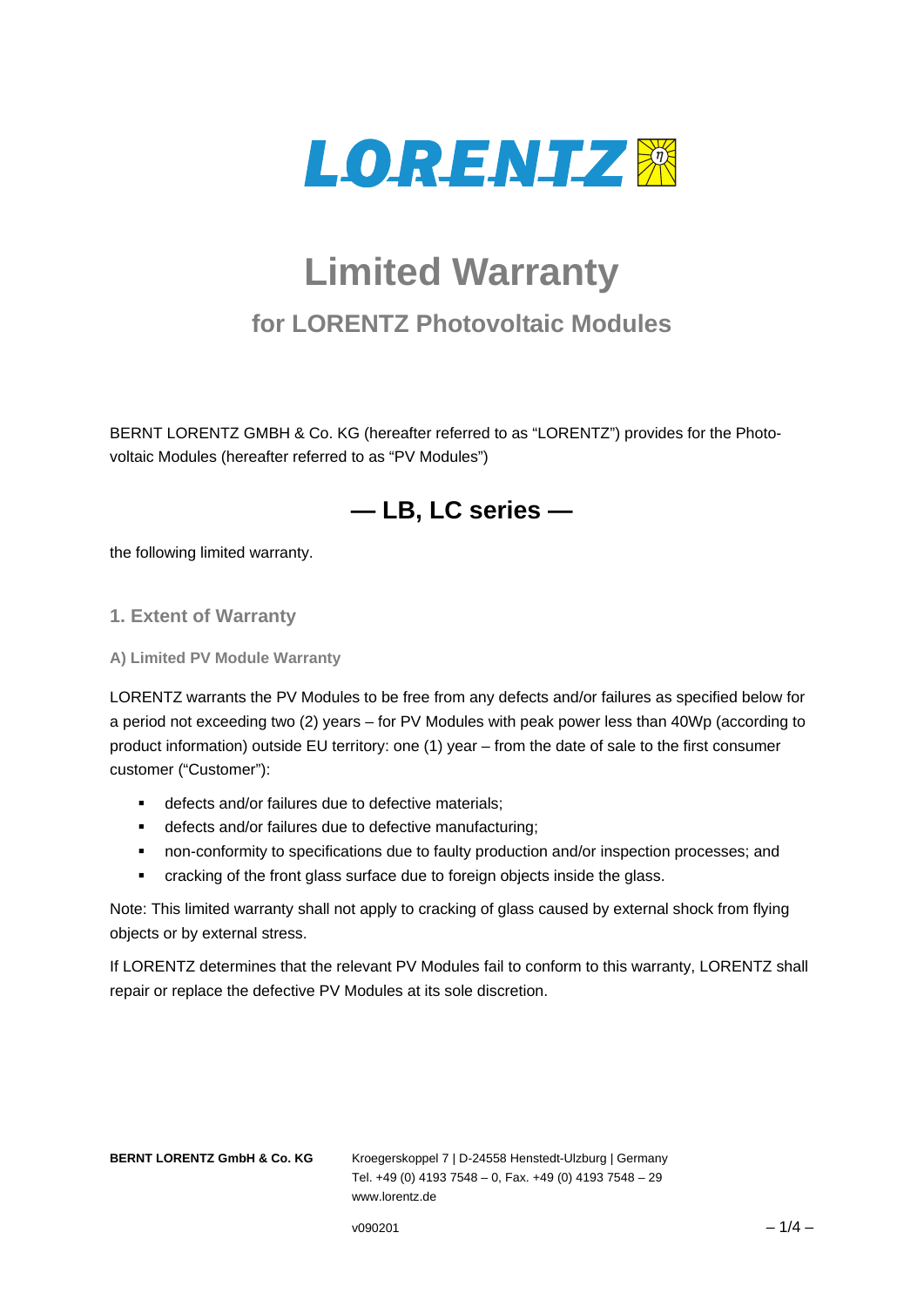

#### **B) Limited Power Output Warranty**

#### LORENTZ warrants that:

- if, within ten (10) years for PV Modules with peak power less than 40Wp (according to product information): within five (5) years – from the date of production the PV Modules exhibits a power output of less than ninety percent (90%) of the original minimum rated power specified at the time of delivery<sup>[1](#page-1-0)</sup>, or
- if, within twenty (20) years from the date of production the PV Modules exhibits a power output of less than eighty percent (80%) of the original minimum rated power specified at the time of delivery<sup>1</sup> – not valid for PV Modules with peak power less than 40Wp (according to product information) –,

LORENTZ will deliver additional PV Modules to balance the missing power output, or repair or replace the PV Modules, or compensate for the loss by an equivalent method at LORENTZ's sole discretion if LORENTZ traces back such a loss of power to a degradation/loss in performance of the cells.

# **2. Warranty Exclusions**

No claim based on this limited warranty may be asserted after the applicable warranty period. The time for repair or replacement of the PV Modules or for the delivery of additional PV Modules or implementation of equivalent methods for compensation shall not extend the original terms of this limited warranty.

Even when discovered within the applicable warranty period, defects and/or failures shall not be covered by this limited warranty, when caused by

- devices or parts other than the PV Modules or by mounting methods of such devices or parts;
- an inappropriate methods not conform to the PV Modules specifications, installation manuals, operation manuals, or directions given on the labels attached to the PV Modules;
- inappropriate or defective inappropriate installation, such as wrong wiring, or any other inappropriate handling;
- inappropriate maintenance and control or remodelling, whether intentional or not;
- **transfer from the original place of instalment;**
- repair works not in accordance with LORENTZ's instructions;
- **EXEDEE FINA** inappropriate handling during transportation or inappropriate storage;

1

<span id="page-1-0"></span> $1$  The relevant power output values shall be those measured under standard measurement conditions as follows: light spectrum of AM 1.5; irradiation of 1,000 per m<sup>2</sup>; and a cell temperature of 25 °C on a system calibrated by LORENTZ in accordance with IEC 60904.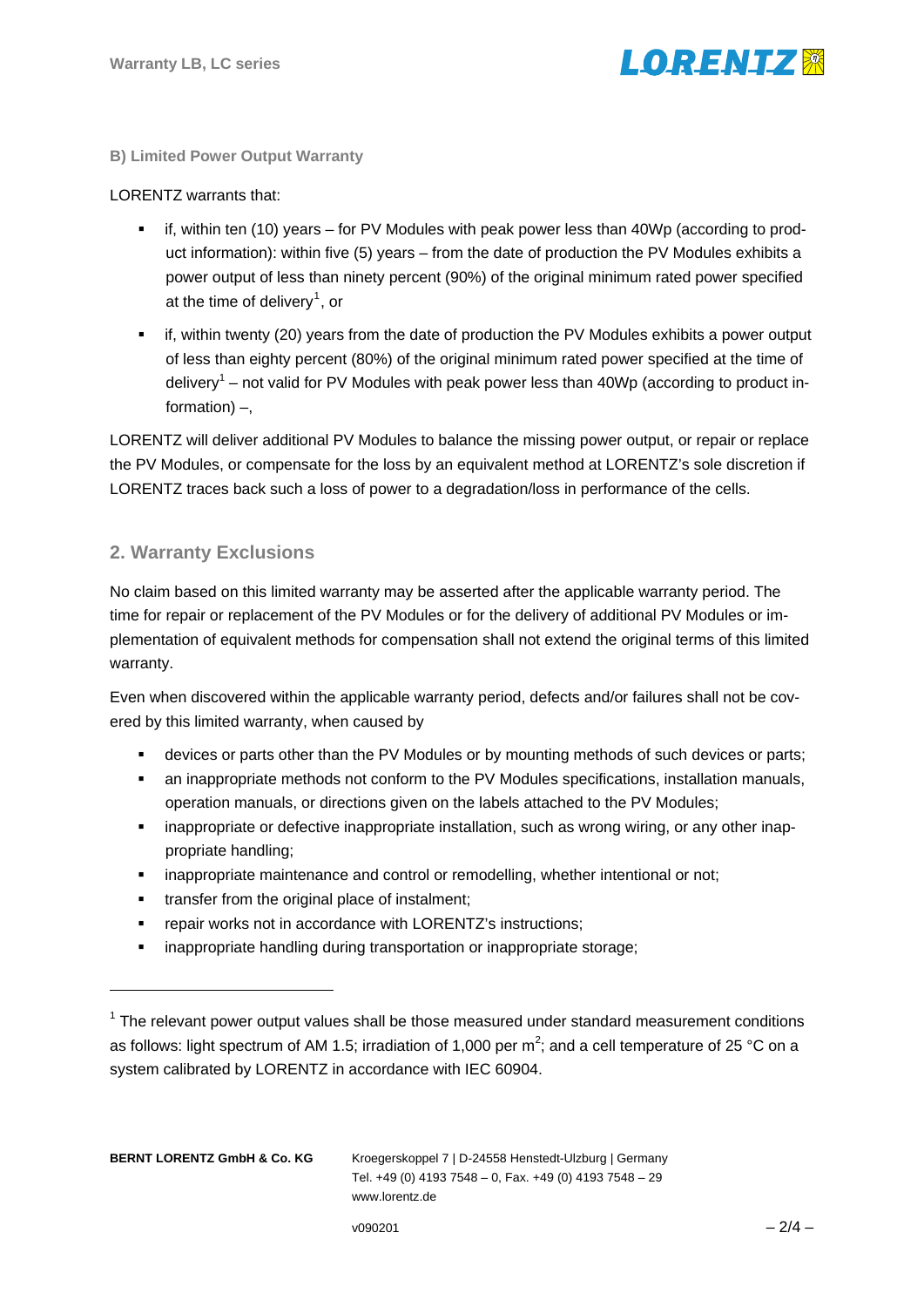

- use on mobile units like vehicles, vessels, etc.;
- external accidents such as fire, explosion, and civil disorder;
- natural forces, Acts of God or force majeure events and other unforeseen circumstances or causes beyond LORENTZ's reasonable control including, but not limited to, earthquakes, typhoons, hurricanes, tornadoes, volcanic activities, floods, tsunamis, lightning, snow damage, etc.;
- **smoke or other pollution, salt damage, acid rain, etc.**

Any alteration, damaging, removal, or other changes leaving the serial number or identification plate illegible or obscuring the identity and date of production of the product, will void this guarantee.

This limited warranty covers only the transportation cost for reshipment of any repaired or replaced PV Modules to the applicable location, and does not cover the transportation cost for return of the PV Modules to LORENTZ or LORENTZ's agent and costs associated with installation, removal, or reinstallation of the PV Modules.

# **3. Warranty Performance**

This limited warranty is applicable only to Customers who have purchased the PV Modules directly from LORENTZ or from an authorized agent of LORENTZ. To qualify for this warranty adequate documentation is to be presented to prove that the PV Modules were purchased from LORENTZ or such agent.

In your application for warranty coverage LORENTZ or LORENTZ's authorized agent must be provided with

- the PV Modules' model name.
- the serial number located on the PV Modules' label attached to the backside of the PV Modules at the time of production, and
- a detailed description of the defect and/or failure.

Dismounted framed PV Modules shall become the property of LORENTZ. LORENTZ shall have the right to deliver a different type of PV Modules (different in power, size, shape, and/or colour) if LOR-ENTZ has discontinued production of the PV Modules in question at the time the warranty claim is accepted.

This limited warranty is transferable to a new owner of the location only if the PV Modules remain installed at the location where first installed.